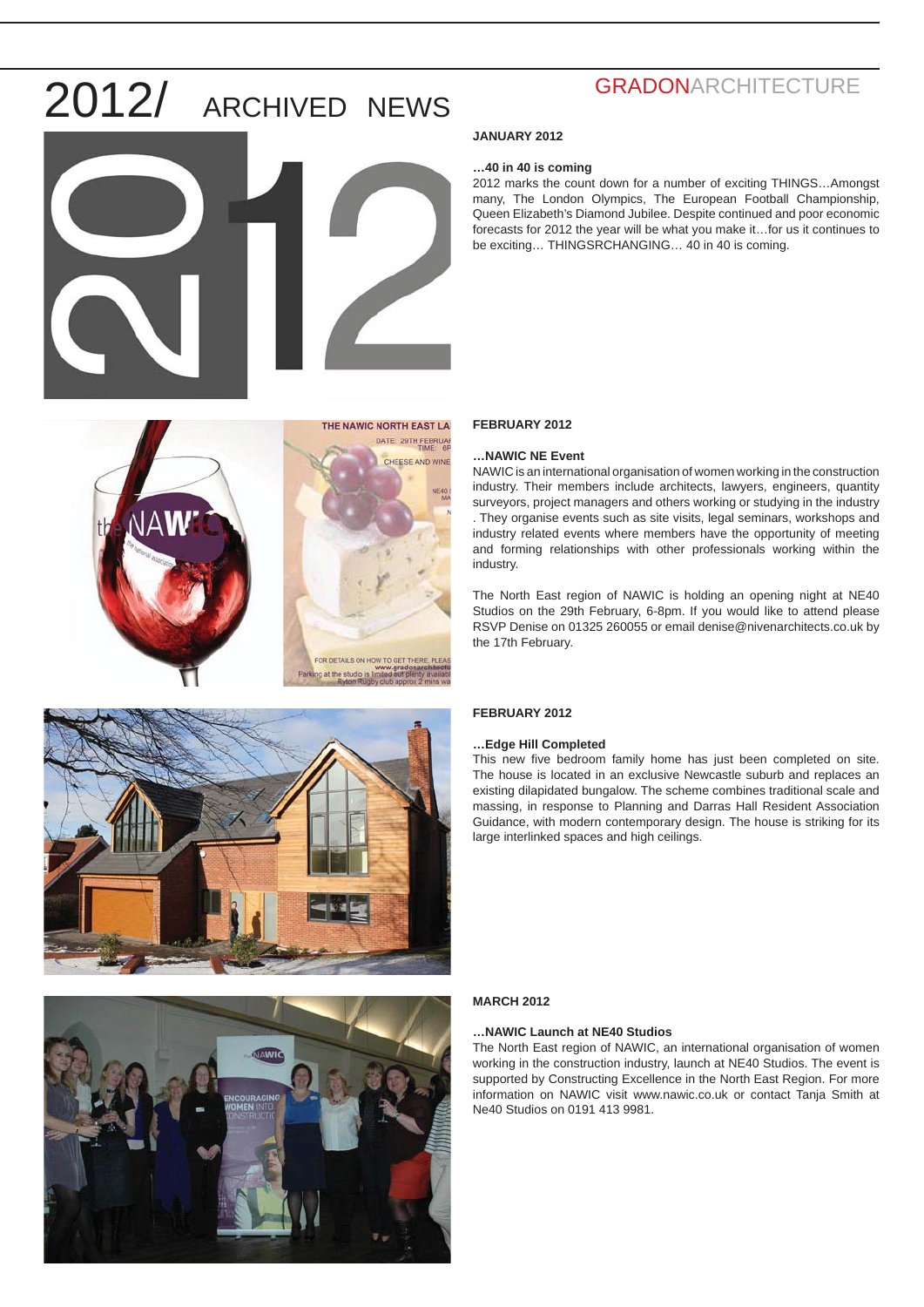



## **GRADONARCHITECTURE**

#### **MARCH 2012**

#### **…Eastern Promise**

GRADONARCHITECTURE join forces with consulting engineers Cundall and Landscape Architect AWP to form The One Design Group, bringing together the experience and expertise of three UK based practices to provide a one stop service for developments in China. Together, The One Design Group brings award winning design which is innovative, sustainable and exceeds expectation. Following a successful launch in Hubei Province and having established relationships with local design institutes, early concepts are emerging for a sustainable Agriculture Valley and a varying approach to an established centre for innovation and technology.

For more information on The One Design Group visit www.one-designgroup. com

#### **APRIL 2012**

#### **…A £25M scheme submitted for planning**

Scheme Designs have been completed and submitted for planning on the site of the former Tyne Tees Television Studios in Newcastle currently owned by Buccleuch Properties. The proposals comprise of 386 student bedrooms, a 139 bed hotel and 30 apartments with associated parking and landscaping. Operator, U-Student propose to start work on site in August 2012 subject to gaining planning permission.

For more information see The Journal website



#### **APRIL 2012**

#### **…The New Old Hall**

Following ten months on site GRADON ARCHITECTURE complete the sensitive conversion of the former, locally listed church hall into a contemporary family home providing over 4,500sqft of internal floor space. Retaining the shell and structure of the original building, a new steel frame has been inserted within the internal void to provide living accommodation over three floors which embraces the volume and integrity of the former hall. The central "Miesian" steel and glass stairway provides a focal point to the project which takes you on a journey of discovery and reveals the scale and retained features of the 140 year old structure as you move within the volume.

#### **MAY 2012**

#### **…Congratulations to Stu kent**

Having played a significant part in the success of GRADONARCHITECTURE to date, we are delighted to announce Stu Kent's successful qualification as an Architect. Completing his studies at Newcastle University, Stu was identified by Design Director Graham McDarby during his lecture series as an exciting prospect for the future. Stu has proved to be both dedicated and talented and is a role model for other students in difficult market conditions. Now acting as Project Architect, Stu's current projects include a £25m mixed use scheme in Newcastle City Centre, a £70m commercial and mixed use plaza project in Kazakhstan and a new 8 court badminton centre in Newcastle.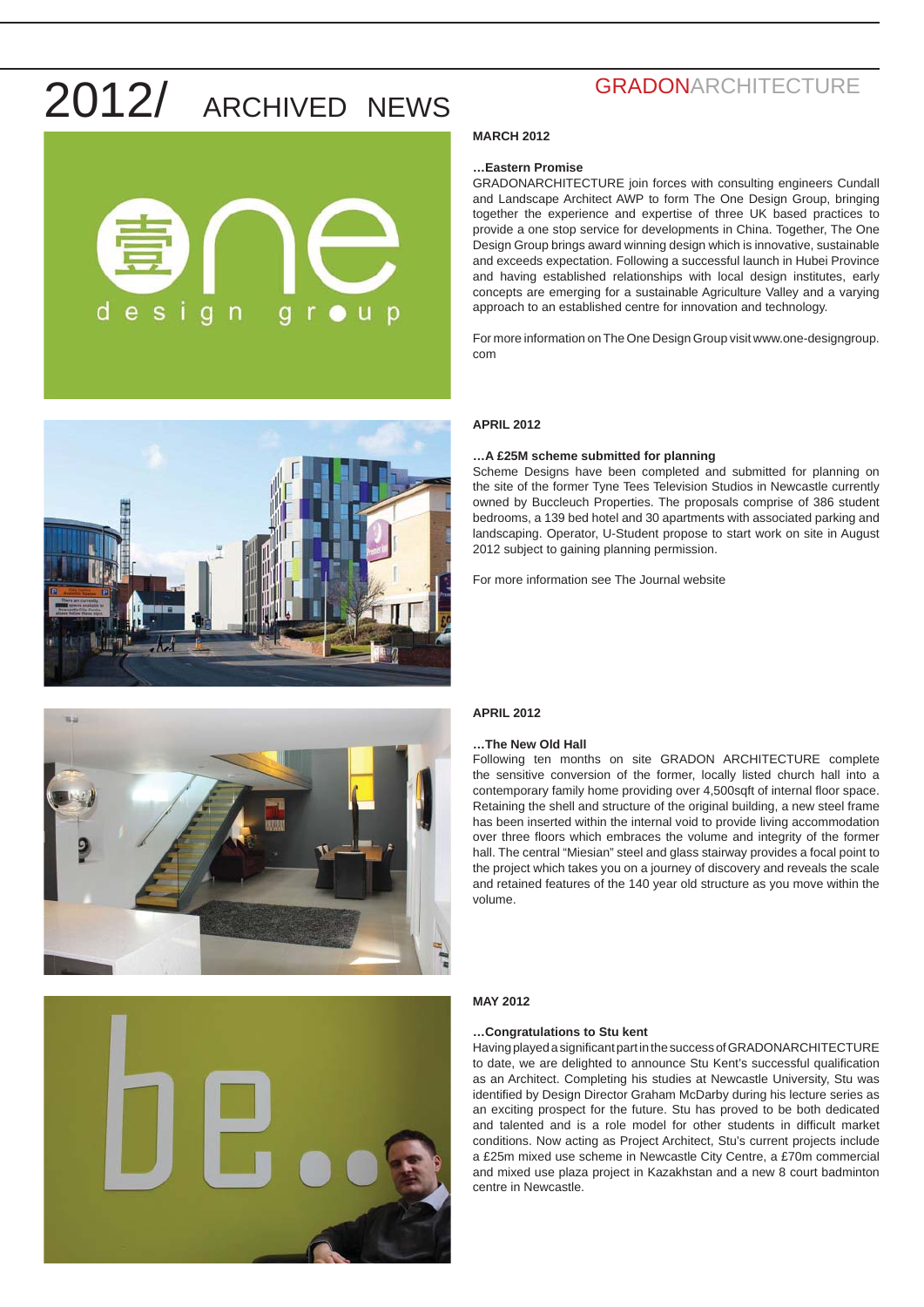





# **JUNE 2012 …£25m project gains planning permission**

#### Work is gearing up to start on site following the successful determination of a detailed planning application submitted in April. Working with Northern Developments and site owners Buccleuch Property, the successful GRADONARCHITECTURE design includes a block of up to nine storeys of student accommodation providing 386 bed spaces and cafe, a hotel of up to 139 bedrooms, and a separate development of 30 apartments. Planners said that the site occupies a "highly prestigious location" conveniently situated to both the city centre's retail, leisure and other commercial activities and the Quayside with elevated views of the River Tyne… The application proposals have three distinct components, the student accommodation, hotel and residential development…

#### **JUNE 2012**

#### **…Building Excellence LABC Finalists**

GRADONARCHITECTURE attend the annual LABC Building Excellence Awards with Gateshead Council and CK21 and are Commended as Finalists in the categories of Best Sustainability Design, Best Social and Affordable Housing Development and Best Small Housing Development for their £3M Norfolk Place, Cresthaven, Cranesville and Portobello projects throughout the Gateshead Borough.

#### **JULY 2012**

#### **…Put on your boots in Venice**

Committed to the belief that we deliver our architecture through our own Life Experiences, the whole team take time out to visit Venice. Primarily to take in the rich and unique architecture, the visit also gives us an opportunity to take in a varying culture, relax and take stock of what is going on back at Ne40 Studios and recharge us all for the new and exciting challenges which lie ahead.



#### **AUGUST 2012**

#### **…Molly Wood joins our Team**

We are delighted to announce the appointment of Architectural and Administration Assistant Molly Wood who joins us direct from St Thomas More RC School. Working closely with NECC and the former school of Directors Graham and Donna McDarby, Molly has been identified as a talented and exciting addition to the team, both in design and in office management. Graham said, "We are all experiencing tough times at the minute but it is vital that we engage in youth and invest in the future of our business and the growth of the country.Molly will strengthen both our design offering and overall service to our clients."

Molly looks forward to welcoming you to NE40 Studios in the near future

## **GRADONARCHITECTURE**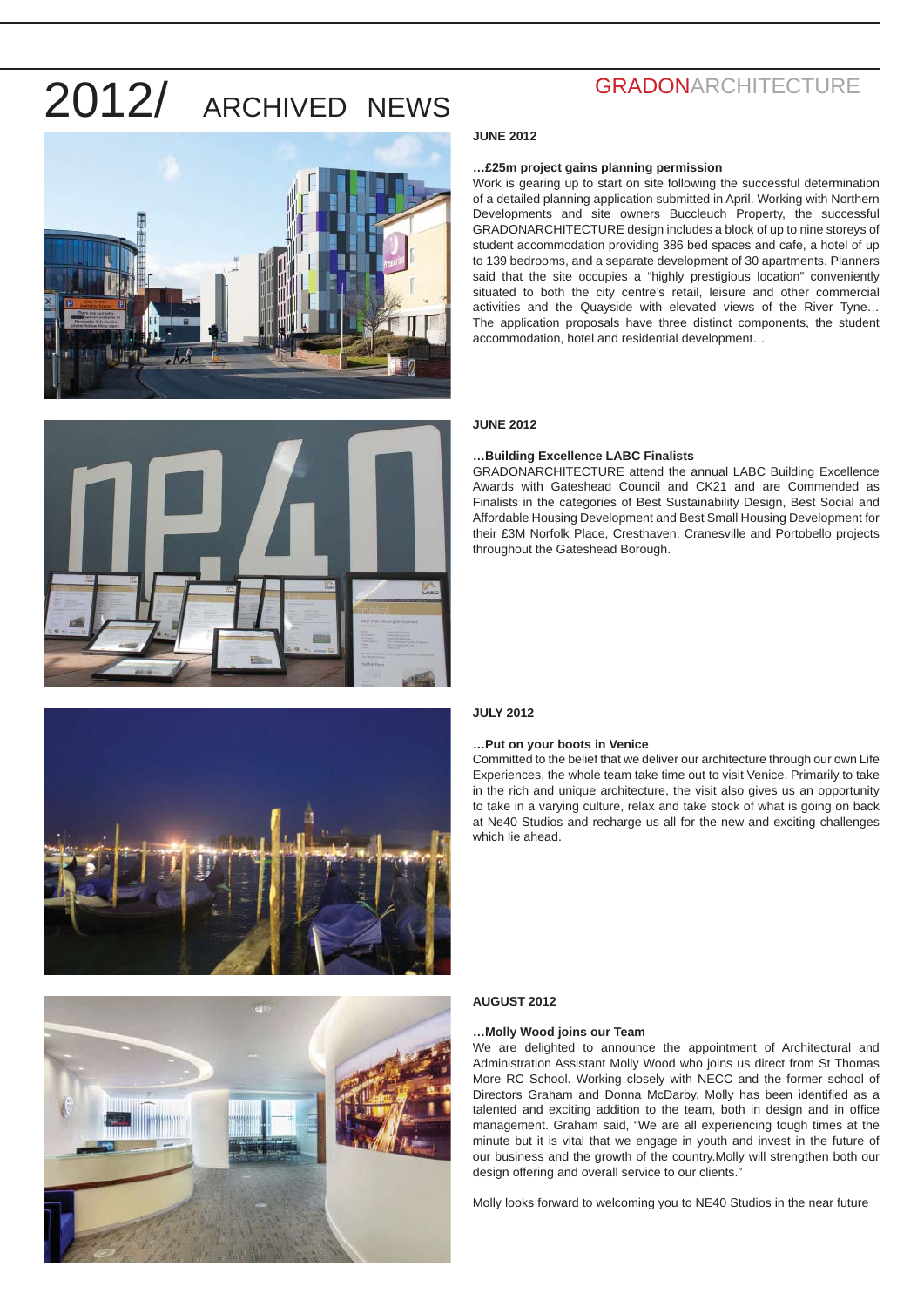



### **SEPTEMBER 2012**

#### **…Put on your boots for sport**

Following in the footsteps of our Olympic Summer, GRADONARCHITECTURE participate in a number of sporting events in aid of a number of different charities. The Blaydon Race and Great 10K Newcastle Quayside Run provide gentle warm ups before the 40K Buccleuch Mountain Bike Challenge and then The Great North Run. Our participation assists in raising over £18,000 for Maggie's Cancer Caring Centres, The North East Autism Society, Diabetes Research and Multiple Sclerosis

#### **SEPTEMBER 2012**

#### **…In the beginning there is a blank canvas**

Concept Designs commence on the development of a new £5M facility for a world leading industrial technology company providing unique and specialised detection, diagnostic and measurement solutions. The bespoke facility will provide a mix of physics, processing and testing laboratories supported by office and administrative support areas and will become the company's centre for excellence and demonstration of their products which are sold globally.





#### **OCTOBER 2012**

#### **…Team strengthening**

We are delighted to announce the addition of Graeme Kirkley and Victoria Telford to our team. Graeme brings with him over twenty years of technical experience and is a respected member within the industry having particular expertise in football stadium design, residential industrial and commercial projects. Victoria joins us from Newcastle University following completion of her RIBA Part 2 qualification. Associate Architect Chris Allan comments, "Graeme and Victoria bring yet more strength and depth to our client offering – a mix of experience, talent and potential will stand us in good stead for a number of new and exciting commissions" Victoria will work initially on the regeneration of the former Bates Colliery site, Blyth and Graeme will lead the Phase 3 fit out of Leica Microsystems, Newcastle.

#### **OCTOBER 2012**

#### **…Trench Hall gains planning permission**

Set in the conservation area of Ravensworth Estate, this bespoke family home has been sensitively designed to respect the existing architectural and ecological character of the area while at the same time provide modern contemporary and flexible spaces for a young and growing family. Following several months of consultation with Gateshead Council and Estate stakeholders the scheme gains planning permission. Technical design is in progress and works are planned to start on site in the early part of 2013.

## **GRADONARCHITECTURE**